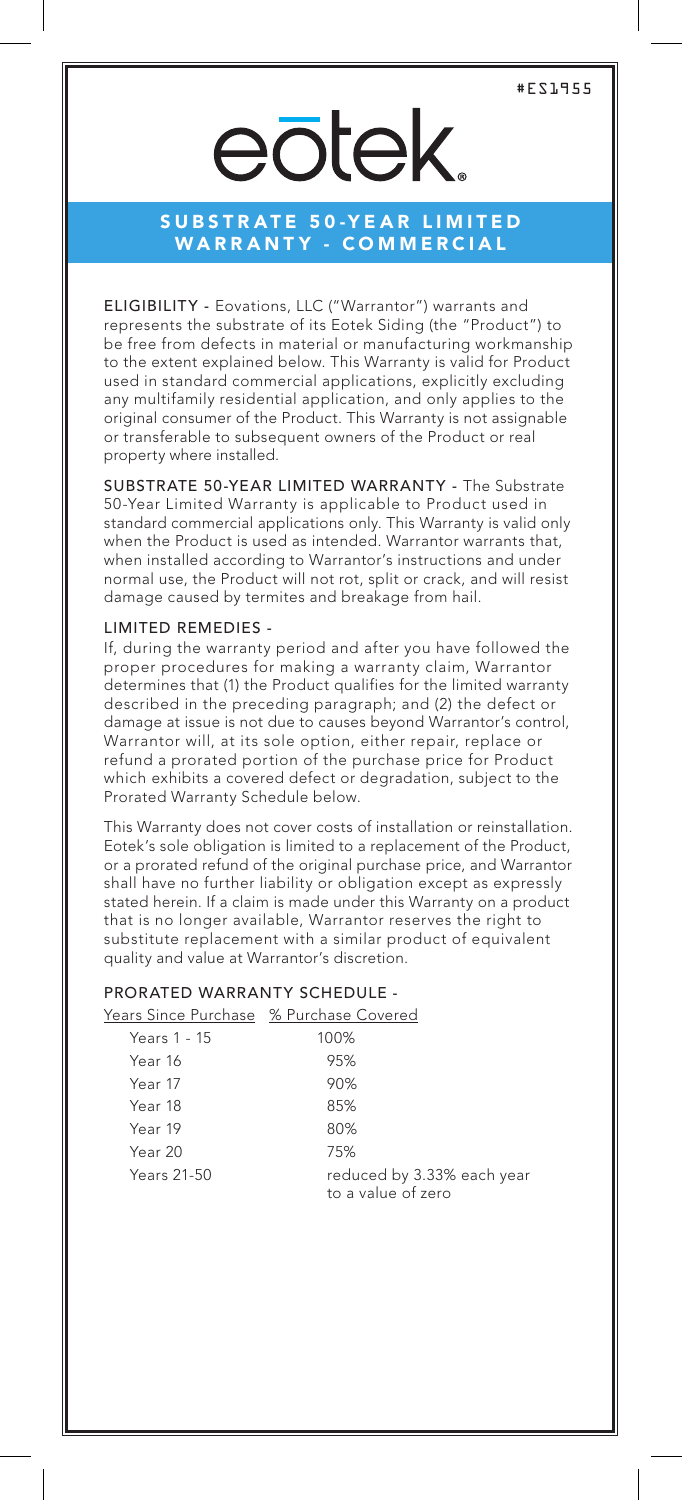#### LIMITATIONS ON WARRANTY -

The Warranty does not apply to any product that:

- Is damaged by physical abuse, acts of God, acts of war, or exposure to acid rain or other chemical or biological factors.
- Has not been installed or maintained in accordance with Warrantor's installation and maintenance instructions.
- Has been abused or placed under or subjected to abnormal residential use conditions.
- Has been used, modified or otherwise treated in any manner other than as intended by Warrantor.
- Has been subjected to uneven weathering and sunlight exposure.
- Has been subjected to unusual heat sources (including outdoor grills and reflections from windows or foil sheathing).
- Has been damaged from failure, settlement or damage to walls, surfaces or structures to which the product is applied.

Failure to follow any restrictions or warnings supplied with the Product shall make the Warranty null and void and of no further effect. Warrantor reserves the right to investigate any claim and to inspect any product for which a claim is made. Any construction or use of this product must be in accordance with all local zoning and/or building codes.

The Consumer assumes all risk and liability associated with the installation or use of this product.

Some states do not allow limitations on how long an implied warranty lasts and/or do not allow the exclusion of incidental or consequential damages, so the above limitations and exclusions may not apply to you. This Warranty gives you specific legal rights, and you may also have other rights that vary from state to state.

WARRANTOR SHALL NOT BE LIABLE FOR ANY INCIDENTAL OR CONSEQUENTIAL DAMAGES ARISING OUT OF THE USE OR OWNERSHIP OF THIS PRODUCT. The limited warranties expressly provided in this document are the only warranties given on the Product, and are in lieu of all other warranties, and Eotek expressly disclaims all other warranties of any kind, whether express or implied, including without limitation, the implied warranties of merchantability and fitness for a particular purpose or intended use.

CLAIM PROCEDURE - To make a claim under this Warranty to receive repair, replacement or a refund, the original owner must, within 90 days of actual or constructive notice of damage covered by this Warranty, do the following:

1. Prepare a letter that includes the following information:

- a. A list of the number of pieces and the size of each piece for which the claim is made.
- b. Proof of Purchase of the product, as shown on the original invoice.
- c. Proof of Warranty, as evidenced by the original product label, or a copy of the mark on the product.

2. Mail the above information to:

EOVATIONS, LLC, WARRANTY INFORMATION 2801 EAST BELTLINE NE GRAND RAPIDS, MI 49525

THERE ARE NO OTHER WARRANTIES THAT EXTEND BEYOND THE DESCRIPTION ON THE FACE HEREOF. WARRANTOR DOES NOT MAKE ANY IMPLIED WARRANTY OF MERCHANTABILITY OR FITNESS OF THE PRODUCT FOR A PARTICULAR PURPOSE.

5 Meadowcraft Parkway, Selma, Alabama 36701 Eotek.com Eotek is a registered trademark of Eovations, LLC. ©2015 Universal Forest Products, Inc. All rights reserved. 8323\_5/15